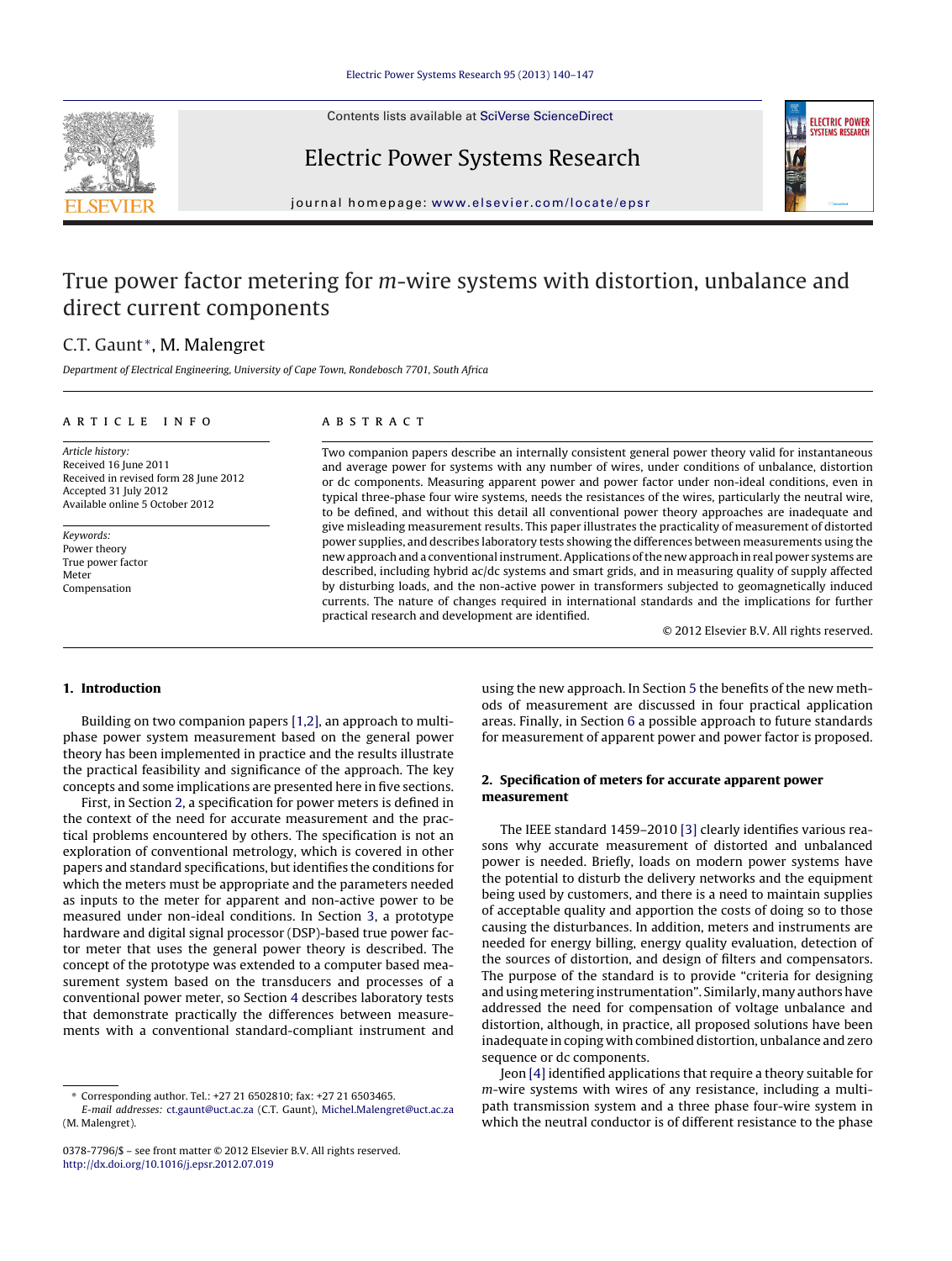<span id="page-1-0"></span>

**Fig. 1.** The TPF meter with input and output signals, display and selection buttons.

conductors. However, his solution for distortion due to harmonics was only valid for a balanced load. Similarly, Mishra et al. [\[5\]](#page--1-0) described the short-comings of load compensation approaches in power electronics proposed by other authors and formulated another compensation technique, and they too found their scheme was inadequate, in this case working for unbalanced but not distorted voltages.

Montero et al. [\[6\]](#page--1-0) compared four widely used strategies for controlling shunt active power filters in 3-phase 4-wire systems and reported that only what they called the 'perfect harmonic cancellation' strategy "was capable of correct action under any conditions of use" under the power definitions of IEEE Standard 1459, but it still did not achieve complete compensation to unity PF.

More recently, Ustariz et al. [\[7\]](#page--1-0) identified a significantly distorted 3-phase supply to a 6-phase, 12-pulse rectifier as a practical installation requiring accurately calculated compensation, but their solution did not allow for the supply wires to have different resistances. By contrast, Atefi and Sanaye-Pasand [\[8\]](#page--1-0) studied the power factor of a supply to an arc furnace with a neutral wire of negligible resistance, which they found "has significant effect in the physical meaning of the apparent power". While their solution provides rigorous analysis it does not propose how compensation will be controlled.

Clearly, practical combinations lead to measurement problems underlying any compensation control, apportionment of costs or understanding of "undesired losses, voltage drop and EMC problems" [\[9\].](#page--1-0) The generalised theory contributes to an improved understanding of all these practical problems and offers complete compensation, providing practical measurement of apparent and non-active power and power factor that is strictly accurate taking into account the wire resistances, is able to display the measured quantities, and generates the inputs needed by compensators.

#### **3. Initial true power factor meter for three-phase systems**

The first meter conceived was for three equal resistance phase wires and a neutral wire with an assumed resistance of value zero, infinite or equal to the phase conductors. This was termed a true power factor (TPF) meter and a provisional patent was registered. A prototype TPF meter was assembled around the Texas Instrument DSP TMS320F240 and used to measure unbalanced and distorted 3-phase supplies, comparing results with conventional meters, without relying only on simulations. The meter displayed power, apparent power and power factor according to the selected resistance of the neutral wire, and provided two signals suitable for input into two compensators without and with energy storage.

Fig. 1 illustrates the TPF meter in a block diagram showing the sequence of sensing the input parameters, processing the data



**Fig. 2.** Processor block diagram for the TPF meter.

according to the relative wire resistance values, and outputting a result. The meter inputs consist of four currents and voltages derived from transducers on the lines supplying the load. (Subsequently only  $m-1$  currents were sensed as the  $m$ -th current is defined by the others by Kirchhoff's law.) The labels of the inputs correspond to the load and compensators in the circuit connection diagram in the companion paper [\[2\],](#page--1-0) without the apostrophe representing resistance weight or the  $(t)$  representing that they are a function of time.

Fig. 2 illustrates how the instantaneous values of line currents and voltages are processed by the DSP. The user of the instrument can select three conditions depending on the nature of the neutral wire. The instrument output is calculated according to the value attributed to the neutral wire, assuming the resistances of all the phase wires are equal.

Clearly, this prototype instrument had the shortcomings of assuming all phase wires had equal resistance and the limitation of the neutral resistance to only three values, but it demonstrated the practical possibilities of the approach to metering and compensation.

The exercise also clarified an important issue distinguishing instrument design and construction from the broader topic of understanding the performance of power systems. It was still necessary, however, to assess the effects of the general power theory approach on practical power measurements and compare them with the measurements made by conventional power instruments.

#### **4. Experimental laboratory measurements**

Instrument design and manufacture is a specialised area and the risk of error in construction and calibration of a physical meter make it difficult to obtain strictly comparable results using a laboratory prototype TPF meter. Instead, a laboratory proof-of-concept demonstration was implemented by taking voltage and current samples with a good quality conventional (commercial) 3-phase power meter. By adopting the sensing systems of a conventional power meter compliant with industry standards, all the conventional issues of metrology are removed from comparison by making them common to the conventional and novel approaches, and the effect and practicality of the proposed new approach to measuring apparent power are demonstrated. The calculations can be made by computer using the sampled signal data, and enable a direct comparison of the algorithms using a common base of physical measurements for the conventional and new methods. This computer-calculation approach has an advantage of flexibility in demonstrating the practicality of the new method for different conditions because alternative calculations can be carried out more easily by computer than by programming a physical DSP, but in a practical instrument the calculations would be carried out in a DSP.